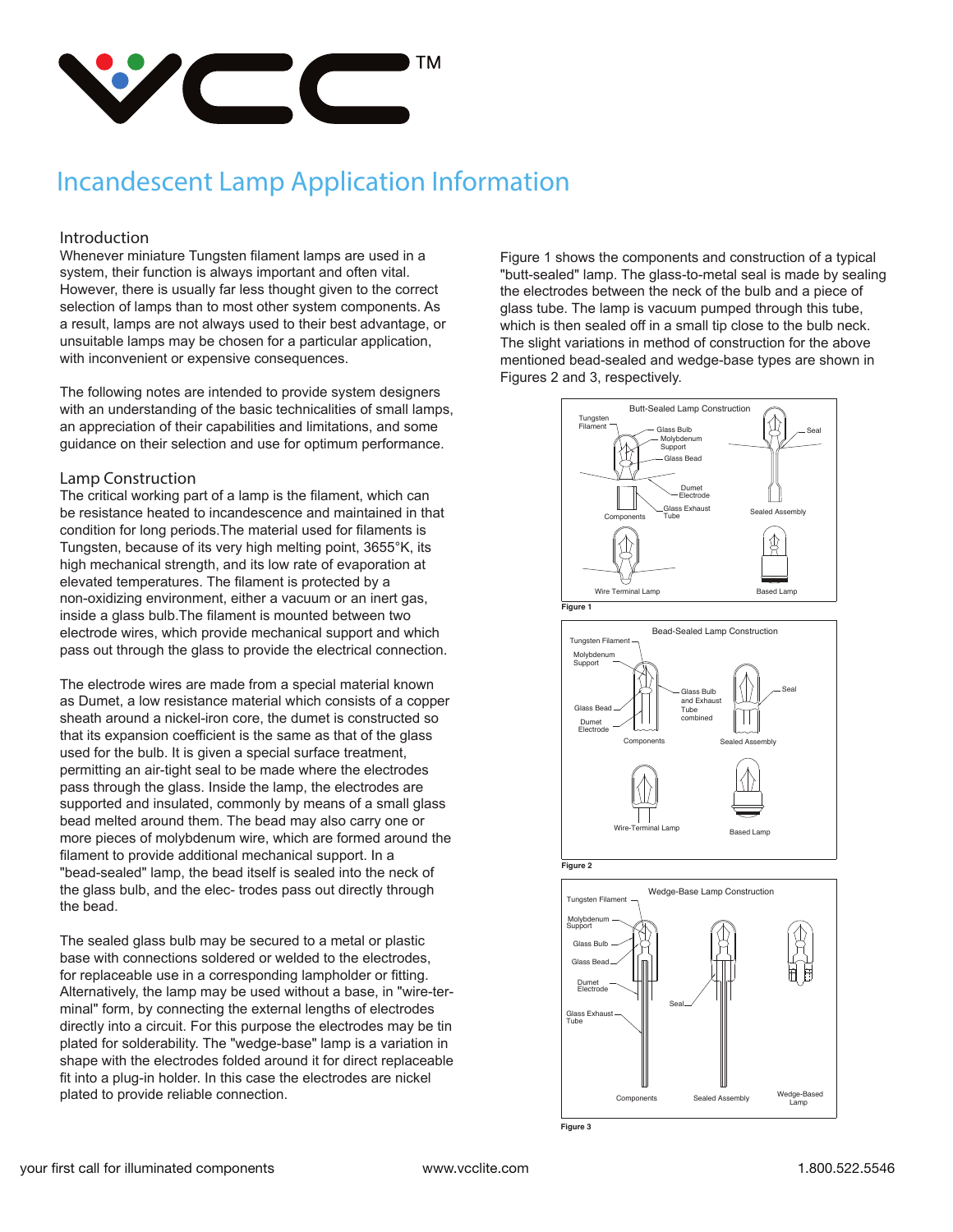

### **Basic Principles of Lamp Operation**

The practical limits of the radiant energy spectrum extend over arange of wavelengths varying from a few picometers to one hundred thousand miles ( $10^{-12}$  meters to 1.6 x 10 meters). Figure 4 shows a graphical representation of the spectrum and is useful in indicating the relationship between various wavelength regions. It should not be construed to indicate that each region of the spectrum is divided from the others. There is a gradual transition from one region to another.

Light, which is radiant energy with wavelengths between 380 and 760 nanometers, is generated in in incandescent lamp by resistance heating the filament so it will incandesce. At low temperatures of incandescence, approximately 1300°K, most of the energy is emitted in the infrared portion of the spectrum, and very little falls into the visible portion. However, as the temperature increases, the percentage of visible energy also increases, so operation at the highest temperature possible is desirable for greatest luminous efficacy (lumens per watt). Tungsten is ideally suited for filament material because of this high temperature. A Tungsten filament becomes incandescent (starts to emit visible radiation) at approximately 1000°K. In vacuum lamp, typical filament operating temperatures are in the 1800°K to 2500°K range, corresponding to luminous efficacies of 1 to 8 lumens per watt.

As efficacy is increased by raising the filament operating temperature, the evaporation of Tungsten becomes more rapid and life eventually becomes unacceptably short. To offset this effect, the vacuum can be replaced by an inert gas, such as Argon or Krypton, which will not react chemically with the Tungsten. The pressure of the gas inside the lamp suppresses and reduces the evaporation. It is then practical to operate filaments in the temperature range of 2500°K to 2900°K, with luminous efficacies up to 17 or 18 lumens per watt.

The counter effect to gas filling is that the gas cools the filament. Therefore, a filament designed for a vacuum lamp cannot be used directly in a gas filled lamp because its cooler operation would result in lower efficacy. To compensate for this, the tungsten wire diameter must be reduced. Therefore, the reduction in evaporation rate gained by gas filling can be offset by the fact that the Tungsten is thinner initially. Consequently, it is beneficial to use gas filling only with relatively thick filaments, with relatively high current ratings. As a general guide for miniature lamps, current ratings up to 0.3 amps are made in vacuum, while current ratings above 0.3 amps may require gas filling if high efficacy is required.

## **Frequency in Cycles Per Second**



 ${10}^{24}$   ${10}^{22}$   ${10}^{20}$   ${10}^{18}$   ${10}^{16}$   ${10}^{14}$   ${10}^{12}$   ${10}^{10}$   ${10}^{8}$   ${10}^{6}$   ${10}^{4}$   ${10}^{2}$   ${1}$ 

The radiant energy (electromagnetic) spectrum.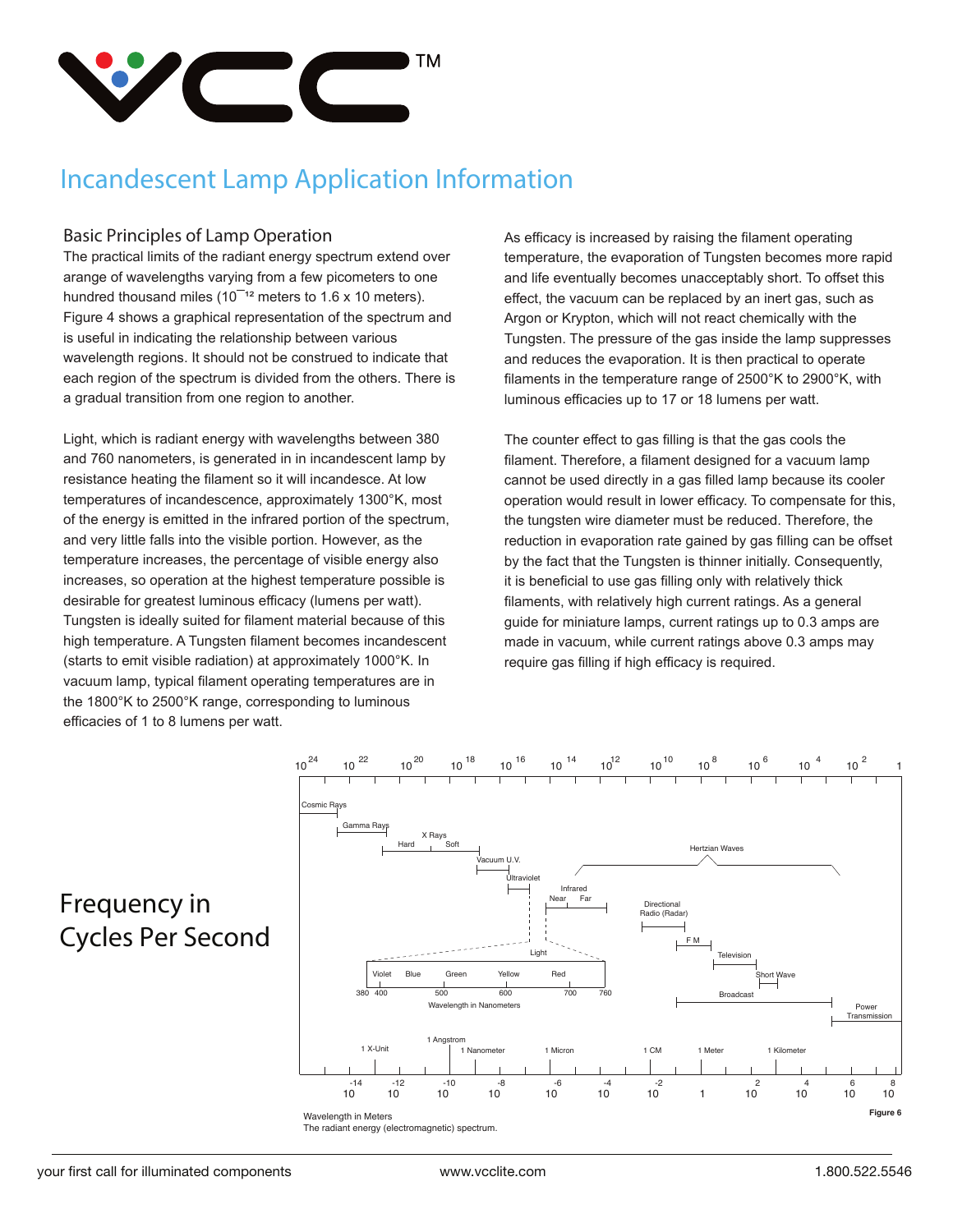

Filament temperatures are usually associated with color temperature as opposed to actual temperature. A blackbody is defined as a body which absorbs all radiation incident upon it, transmitting and reflecting none. A blackbody will, for equal area, emit more total power and more power at any given wavelength than any other source operating at the same temperature. Figure 5 shows the power output versus wavelength for a blackbody radiator at various temperatures. Filament color temperature is the temperature at which a blackbody must be operated so its output is the closest approximation to a perfect color match with the output of the filament. Figure 6 shows color temperatures and percentages of energy output of some of the more popular incandescent lamps.

#### 10 14  $10^7$ 10 13  $10^6$ Radiant Power Output in ERGS/SEC/CM?/MICRON Visible Radiant Power Output in ERGS/SEC/CM²/MICRON Region  $10^{12}$  $10<sup>5</sup>$  $10^{11}$ 10 4  $10^{10}$  $10^3$ Watts/CM<sup>2</sup>/Micron Watts/CM²/Micron  $10<sup>9</sup>$  $10^2$  $10^8$ 10  $10^7$ 1 10 6  $10^{-1}$ 10 5  $10^{-2}$ 10 100 1,000 10,000 100,000

Wavelength in Nanometers Blackbody radiation curves for operating temperatures between 500°K and 20,000°K showing Wien displacement of peaks. Shaded area is region of visible wavelengths. **Figure 5**

#### **Lamp Design Characteristics**

The four basic operating characteristics of voltage, amperage, luminous intensity, and life are all interrelated. To obtain the desired characteristics, the lamp designer can adjust the filament wire diameter and length. However, because of their interrelationship, not all combinations are possible.

1. Voltage-Generally, the higher the desired operating voltage, the longer the filament must be. Because of the length of wire required, even low voltage subminiature lamps have filaments that are coiled. High voltage lamps, typically above 6.3 volts, will require additional filament supports called anchor wires. In some cases, the filament is so long that it will have to be coiled twice to be able to fit in the size bulb that is being used (See Figure7).



**Figure 7**

| Typical Energy Distribution of some of the more popular subminiature incandescent lamps |  |  |  |
|-----------------------------------------------------------------------------------------|--|--|--|
|-----------------------------------------------------------------------------------------|--|--|--|

| Lamp<br>No. | Volts | Amps | <b>MSCP</b><br>(Hours) | Avg.Life<br>(approx.) | Filament<br>Temperature | Ultra-Violet<br>.3-.4 Microns | Visible<br>.4-.7 Microns | Infrared* Radiation<br>.7 Microns & up |
|-------------|-------|------|------------------------|-----------------------|-------------------------|-------------------------------|--------------------------|----------------------------------------|
| 680         | 5.0   | .060 | .03                    | 60.000                | $1800^{\circ}$ K        | $.0003\%$                     | .31%                     | 99.69%                                 |
| 683         | 5.0   | .060 | .05                    | 25.000                | $1850^\circ$ K          | .0005%                        | .36%                     | 99.64%                                 |
| 713         | 5.0   | .075 | .09                    | 25,000                | 2150°K                  | .0045%                        | 1.35%                    | 98.64%                                 |
| 715         | 5.0   | .115 | .15                    | 40,000                | 2200°K                  | .006%                         | 1.55%                    | 98.44%                                 |
| 328         | 6.0   | .200 | .60                    | 1.000                 | 2350°K                  | .016%                         | 2.36%                    | 97.62%                                 |
| 387         | 28.0  | .040 | .30                    | 7.000                 | 2100°K                  | .003%                         | 1.15%                    | 98.85%                                 |

\*Includes heat loss by conduction. **Figure 6**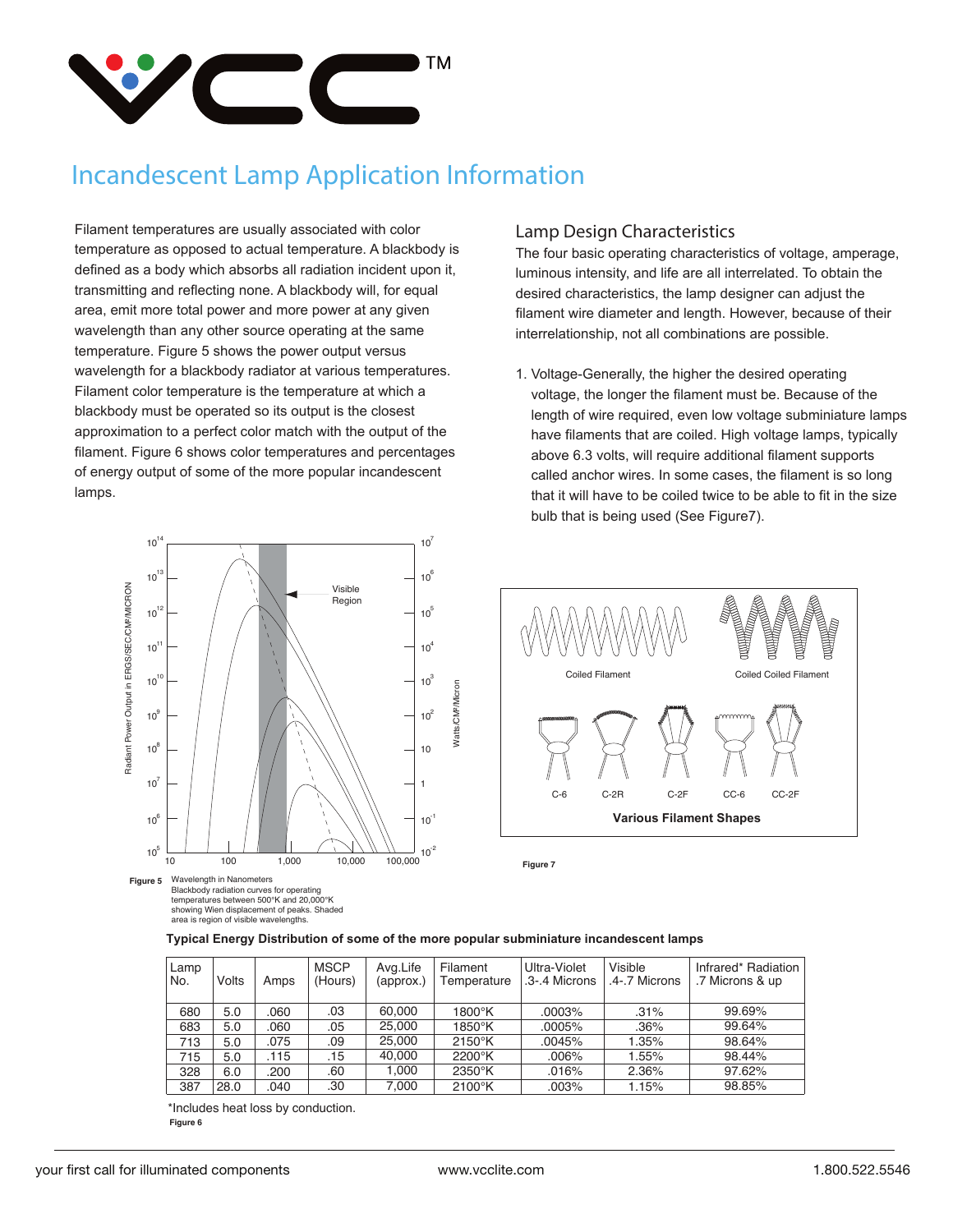

**2. Amperage**-The current required by the filament is determined by the resistance of the wire. A small diameter wire will have a higher resistance and, therefore, will draw less current. The temperature at which a filament operates is also a major factor in determining the resistance because a tungsten filament at 2,000°K has a resistance of ten times its resistance at room temperature. (See Figure 8).



 Inrush current is the current the filament requires when first energized. Because of tungten's low resistance at room temperature, the current will be very high initially. As the filament heats up, the current will drop. The steady state value of current is reached when the temperature of the filament stabilizes. The time to reach steady state depends on the temperature at which the filament will operate and the size of the filament wire. A maintaining or "keep alive" voltage across the filament will keep the filament warm in its off state, and reduce the inrush current considerably. Typically, less than one volt will bring the filament to the threshold of incandescence and reduce the peak current by about 50%. Figure 9 shows a typical inrush curve for a particular lamp. The minimum current at which a lamp can operate is limited by the size of the Tungsten wire that is available. The maximum current is a function of the maximum permissable wattage that can be dissipated by the bulb.



**3. MSCP**-The mean spherical candle power is the average luminous intensity of a lamp in all directions. The measurement is made by placing the lamp at the center of



 an integrating sphere. This averages the light coming from the lamp over the sphere's surface. The luminance of the sphere surface is then measured. Because of differences in measuring equipment, calibration is usually done using MSCP standards available from the National Bureau of Standards.

 MSCP is a function of the filament color temperature and the emitting surface area of the filament. For a given temperature, doubling the surface area of the filament will essentially double luminous efficacy and color temperature for vacuum lamps. Because of directional radiation characteristics of lamps, there is no direct relationship between MSCP and footcandles. However, if the light distribution from a lamp were equal in all directions, a lamp with an MSCP of one would also measure one footcandle at one foot distance. The inverse square law would apply for distances other than one foot. MSCP is directly related to lumens, as 4p x MSCP=lumens.

**4. Life**-Of all the operating characteristics, lamp life is the least predictable. Exact life performance to burnout cannot be determined for any incandescent lamp under any set of conditions. The lamp filament must deteriorate to produce illumination, and actual life is a function of this deterioration. Life is defined as the point at which the lamp fails to light. Rated lamp life figures are usually determined mathematically as the point at which the filament wire weight has been reduced by ten percent. The figures obtained are then confirmed by actual laboratory testing. Since it is sometimes impractical to run life tests at rated voltages, accelerated testing is done. Factors are then applied depending on the voltage, and lamp life is estimated from this.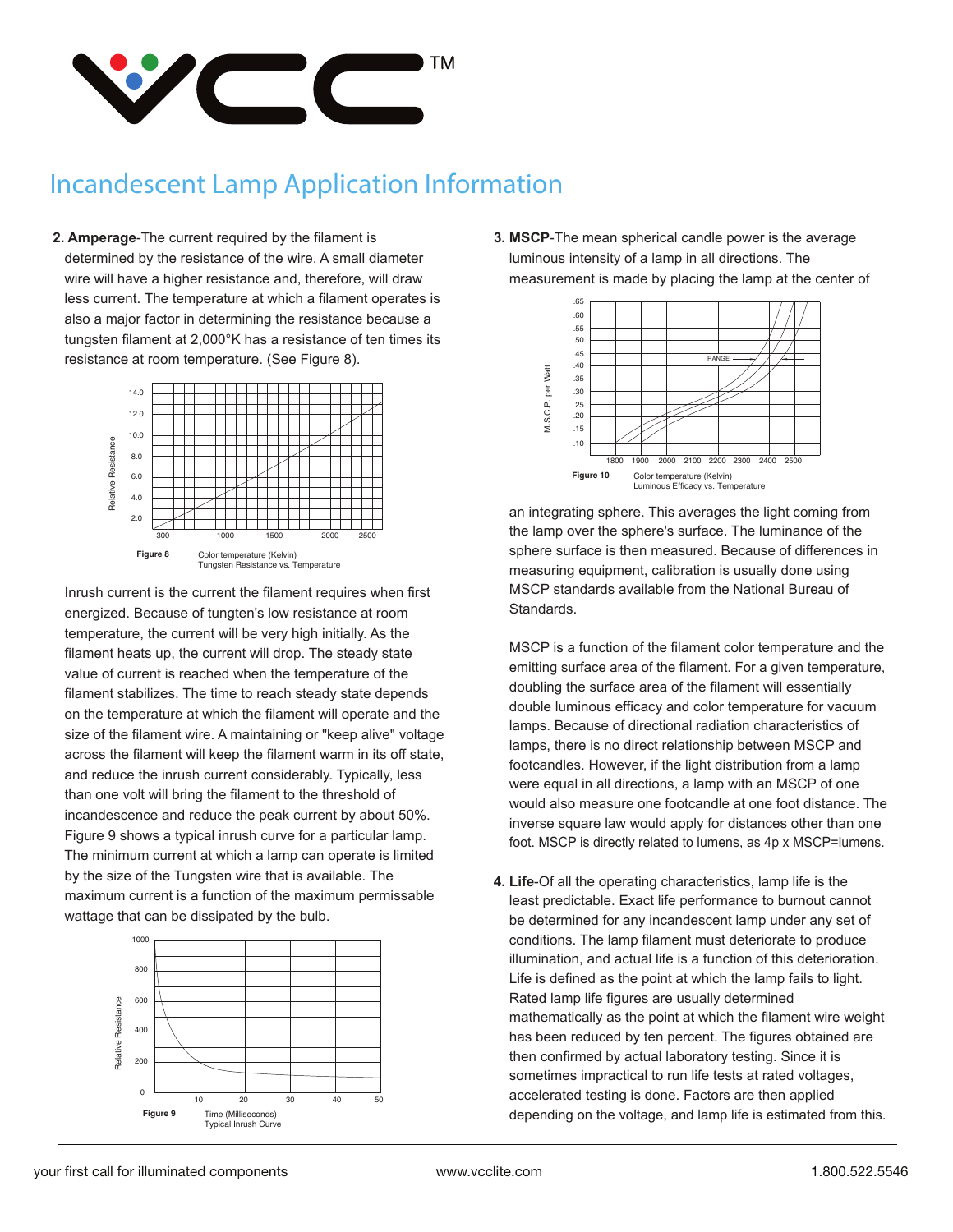

The relationship between accelerated life values and rated life values is generally determined as a function of the 12th power of

MSCP at Application Voltage<br>MSCP at Rated Voltage

(Application Voltage)<br>Rated Voltage

This relationship was established many years ago and is used extensively. It should be understood that figures obtained are only approximate, and the greater the difference between the accelerated voltage and rated voltage, the greater the percentage of error.

#### **Application**

The application in which lamps actually operate is usually different than conditions under which they are typically tested. Lab life testing is done at rated voltages with lamps operating in parallel on 60 cycle alternating current from a constant voltage source. Shortened life can be expected if lamps operate either on direct current, in series, or from a constant current source, some increase in life performance can be expected if the voltage across the lamp is below rated voltage. The environment can also have an effect on lamp characteristics. Shock and vibration, high ambient temperature and helium atmospheres can all reduce the operating life.

#### **Rerating**

Many times users can not find a lamp in the catalog which will meet the necessary requirements at its rated voltage. It is sometimes possible, however, to rerate a lamp of a different voltage to satisfy the need. The following relationships can be used to determine what the current and MSCP will be for a lamp operating at a voltage other than rated.

| <b>MSCP</b> at Application Voltage<br><b>MSCP at Rated Voltage</b> | (Application Voltage)<br>Rated Voltage |
|--------------------------------------------------------------------|----------------------------------------|
| <b>MSCP at Application Voltage</b><br>MSCP at Rated Voltage        | = (Application Voltage)                |

Additionally, the previously mentioned 12th power law for life can be used to estimate the rerated life. It must again be emphasized that these relationships are only approximate. The greater the deviation from rated voltage, the greater the percentage of error.

#### **Direct Current**

The reduction in lamp life from D.C. operation is from filament "notching". The Tungsten surface becomes very irregular after burning, appearing very faceted from the formation of notches at grain boundaries. These notches reduce the filament diameter at various points, creating hot spots, and faster evaporation and reduced filament strength become the dominant factors influencing reduced lamp life.

Filament notching is predominant with fine wire filament lamps with operating temperatures that are lower than that for significant normal Tungsten evaporation. Because of this, operation at a voltage lower than rated voltage usually does not yield the increase in life normally expected.

#### **Series Operation**

As a lamp ages and the Tungsten evaporates, the resistance increases. Because of different resistances initially, and different rates of evaporation during operation, lamps in series will not have the same resistance. Those filaments with the higher resistance will drop in correspondingly greater voltage, and as the resistance increases at a faster rate, the voltage will also drop. Therefore, lamps in a series circuit with the higher voltage across them will fail prematurely.

#### **Constant Current**

When lamps operate from a constant or nearly constant current source, as in the case of a series resistance, life is reduced approximately 50%. In both cases, the increase in resistance from Tungsten evaporation results in a higher voltage across the lamp. However, in many situations, a series resistor is used to drop the voltage of the lamp to a point below the rated voltage. The lamp life may then be greater than the rated life, depending on the actual voltage across the lamp.

#### **Multiplexing**

D.C. pulsing, or driving lamps with very short, higher voltage pulses, is feasible, but it must be carefully controlled. Frequency, duty cycle and peak voltage all should be determined to optimize lamp life. The MSCP of the lamp should be equivalent to the rated MSCP, as if the lamp was operated at rated voltage. Reducing either the duty cycle or the peak voltage will reduce the MSCP. Also, the frequency must be high enough to prevent the lamp from flickering. If the frequency is too low, the filament temperature will fluctuate and reach higher temperatures than normal. These higher temperatures, even for brief periods of time, will cause excessive Tungsten evaporation. (SeeFigures 11 and 12). The operating frequency should be kept above 400 Hz to minimize this temperature fluctuation.

Since the lamp is still operating on direct current, filament notching will exist, and the anticipated lamp life will be shortened accordingly.

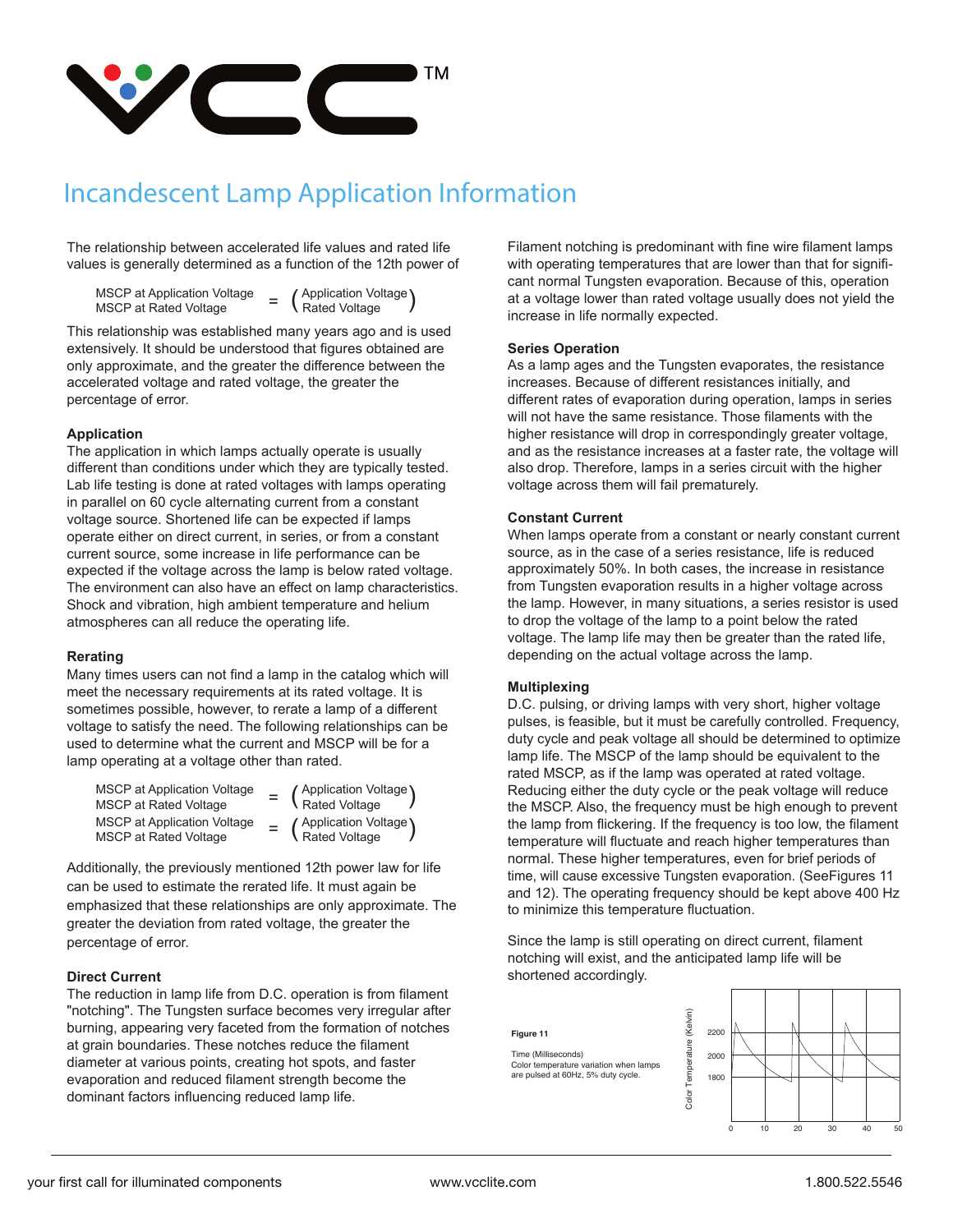

**Figure 12**

Time (Milliseconds) Color temperature variation when lamps Figure 12<br>
Time (Milliseconds)<br>
Color temperature variation when lamps<br>
are pulsed at 1000Hz, 5% duty cycle.<br>  $\frac{1}{2}$ <br>
are pulsed at 1000Hz, 5% duty cycle.<br>  $\frac{1}{2}$ <br>  $\frac{1}{2}$ <br>  $\frac{1}{2}$ 



#### **Shock and Vibration**

Miniature lamps are susceptible to damage from shock and vibration. The lamp filament is a coiled wire supported at both ends; like a spring, it is free to vibrate. Over time this vibration causes excessive filament twisting, which eventually leads to lamp failure. If a shock imparted to the lamp is great enough, failure will occur immediately.

Shock and vibration analysis and testing of lamps are usually done very early in their operating life. Therefore the lamps seldom fail. However, as lamps age, filaments become more and more brittle, and consequently, are more vulnerable to shock and vibration failure. Direct current operation will embrittle a filament faster than alternating current, due to the notching previously described. Also, lamps are more prone to fail when no current is being passed through the filament, since the filament is less flexible when cold.

Even though shock and vibration are primary factors reducing lamp reliability, they can seldom be avoided. Certain precautions can be taken, however, to optimize performance.

- •Use lower voltage, non-anchored filament lamps. Higher voltage lamps generally have longer, finer diameter filaments, so in addition to not being as strong, there are more points along the filament where failure may occur. Also, because anchor wires physically separate the filament into different segments, there will be a greater number of resonant points.
- •Derate lamps to lower filament temperatures. This will retard grain growth and extend the time to embrittlement.
- •Maintain a "keep alive" voltage across the lamp in the off condition. The filament is most brittle when it is cold.
- •Select mounting hardware to isolate the lamps to provide shock and vibration dampening wherever possible.

#### **Ambient Temperature**

Miniature lamps will operate satisfactorily over a wide temperature range. Once again, for extreme conditions, care must be taken to select the proper lamp

High ambient temperatures induce the "Water Cycle". During lamp manufacture, water vapor is absorbed by the lamp components, especially the glass and wire. As long as this water is retained by the materials, it has no detrimental effect. However, at high temperatures, the water will precipitate from

the glass and decompose when heated by the filament. Free hydrogen passes off, and the oxygen combines with the Tungsten to form Tungsten Oxide, which will deposit on the glass wall of the envelope. The free hydrogen will then reduce the oxide, leaving metallic Tungsten on the glass, combining with the oxygen to again form water. The water molecules then return to the filament and a new cycle is begun.

The water cycle occurs when the glass temperature exceeds 100°C, and at higher temperatures the process is accelerated. Under severe conditions, lamp life may be only a few hours. Lamps can be only expected to operate up to 130°C for short periods of time.

The following precautions should be taken for operation under high ambient conditions.

•Avoid lamps with high wattage. Ambient temperature and normal lamp operating temperature are cumulative. •Derate lamps to reduce operating temperature. •Optimize heat sinking and supply ample ventilation whenever possible.

Low ambient temperatures do not present any problems to reliable operation. However, if the lamp is mounted with a rigid potting material, differences between that material's expansion and contraction characteristics and those of the lamp will crack the glass. It is recommended that a semi-rigid or flexible material such as silicone rubber be used for mounting.

#### **Color Filtering**

Incandescent lamps, due to their wide spectral emittance, can be filtered to yield almost any color. Coating lamps with a specially formulated mixture is a popular method of filtering which eliminates the mounting problems often associated with external filters. Where color requirements are critical, such as in aircraft panel lighting, the coating mixture can be adjusted and lamps can be preselected, so uniformity and precision are guaranteed. External filters can also be used, but the flexibility and accuracy of colors are generally lost. When using such filters, care must be taken not to restrict the normal air supply to the lamp which can cause the glass to reach excessive temperatures. A silicone rubber boot placed over the lamp is one effective method of filtering, providing some of the advantages of a coated lamp. Differences in measuring techniques and equipment make it difficult for the supplier and user to agree on the same criteria when defining specifications for color. Equipment manufacturers generally speak in terms of system colors, while component manufacturers refer to lamp color. It is impractical for the lamp manufacturer to maintain equipment identical to that of each user supplied. To alleviate this problem, lamp standards should be exchanged for correlation. In this way, all equipment can be identically calibrated, and component measurements will correlate.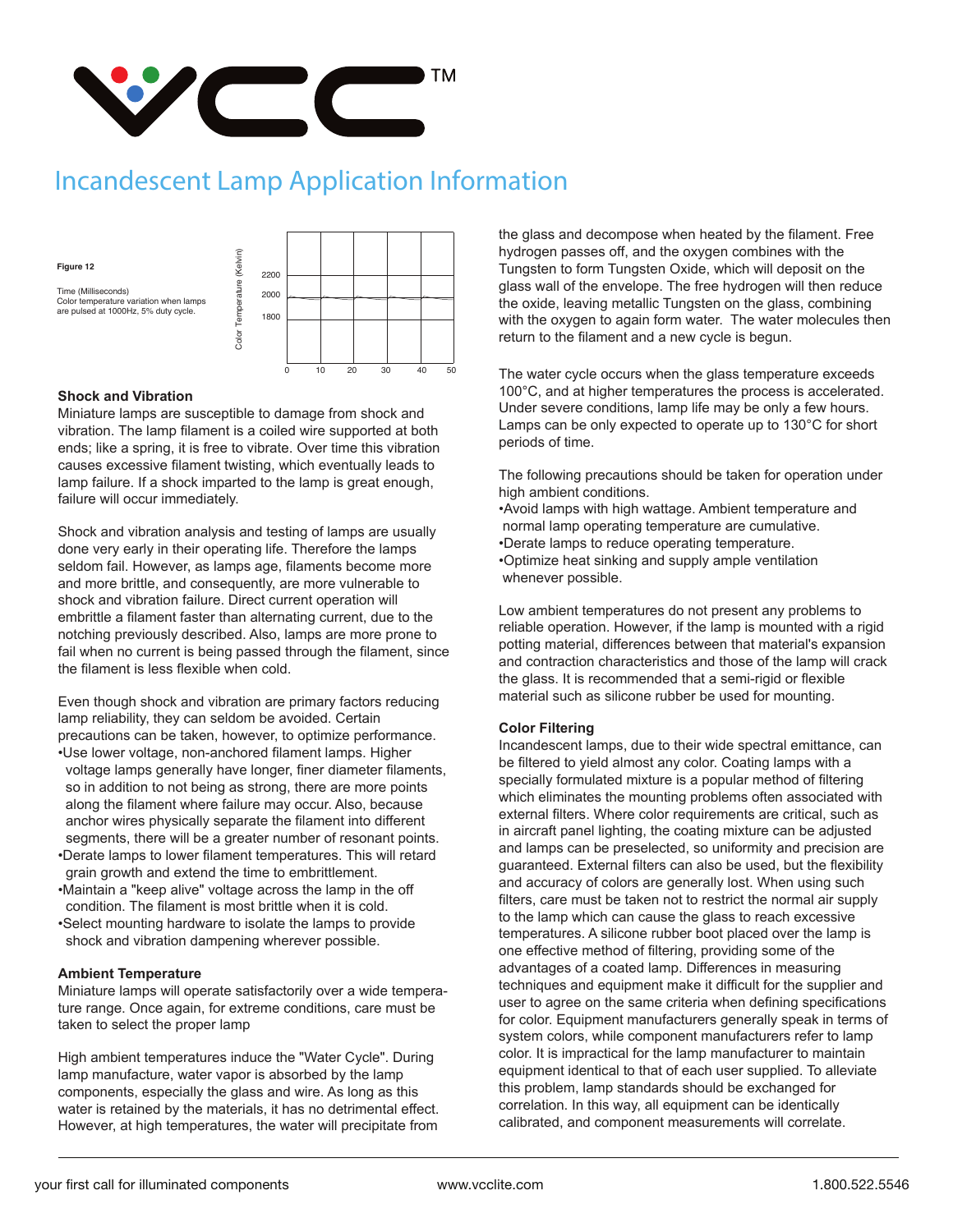

#### **Helium Environment**

In some equipment, helium is used as a cooling gas, and lamps must operate in this atmosphere. This presents some unique problems, because helium molecules are so small, they tend to pass right through the glass envelope. If the amount of helium within the lamp is sufficient, it will cool the filament to the point at which it will not incandesce, rendering the lamp useless. Helium permeation is dependent on the thickness and composition of the glass envelope, and its temperature. It is imperative that temperature be kept to a minimum, as it is the dominant factor in deciding the rate of permeation.

Special lamps are available specifically designed for operation in a helium atmosphere, whose envelopes have thick walls, and are made of lime glass. These lamps should be used if at all possible. If this is not practical, select a lamp with the lowest possible wattage and temperature. Also, avoid the use of pure helium.

#### **Handling**

Most lamps will withstand the effects of normal handling. Shipping containers and packages provide adequate protection to prevent damage from delivery. However, during equipment assembly or installation, lamps should be handled with care. Based lamps, designed for replacement, require no special care other than to avoid extreme shocks. Wire terminal lamps are a bit more fragile, and should be handled as described. •Avoid bending the lamp leads at the point where they emerge from the glass. Cracking the glass will allow air to enter the vacuum. Excessively sharp bending can cause lead wire breakage.

•Select cutting tools to minimize the shock imparted to the lamp when trimming the lead wires.

•During soldering, do not allow the soldering iron to come in contact with the glass envelope. Solder wicking up the lead wires and contacting the glass should also be avoided.

#### **Bulbs**

A bulb is designated by a combination of letters and numbers. The letter indicates the shape of the bulb, and the number indicates the approximate maximum diameter of the bulb in eighths of an inch.

For example, T-5 designates a tubular bulb that is approximately 5/8 of an inch in diameter. The letter L in a bulb's designation indicates the bulb as a lens-end type. Various bulb shapes are shown below.

#### **Summary**

Subminiature incandescent lamps are found in applications ranging from decorative lighting in doll houses to instrument lighting in aircraft. They successfully operate in environments as hostile as that encountered on spacecraft during takeoff, or as calm as that found on a stereo in a living room.

We at Chicago Miniature Lamp, through design, manufacturing and quality control, will continue to improve the performance and reliability of our lamps. We feel that new challenges can be met and overcome through cooperation and understanding between the lamp manufacturer and the user.